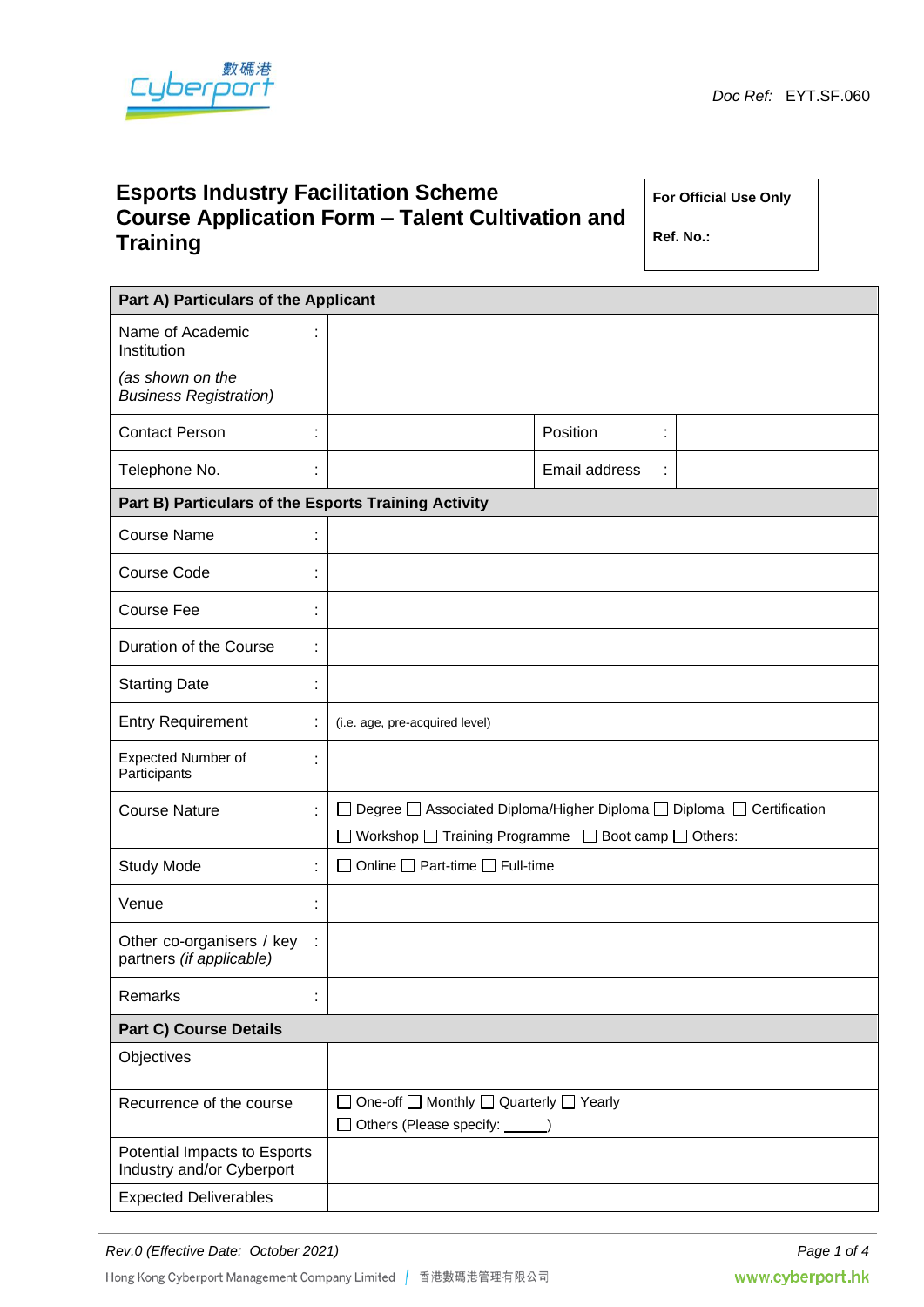

| <b>Promotion Plan</b><br>(posters, advertisement                                                                                                                                                                                                                                                                                              |                                        |       |  |  |  |
|-----------------------------------------------------------------------------------------------------------------------------------------------------------------------------------------------------------------------------------------------------------------------------------------------------------------------------------------------|----------------------------------------|-------|--|--|--|
| placements, media<br>exposure, etc)                                                                                                                                                                                                                                                                                                           |                                        |       |  |  |  |
| <b>Part D) Supporting Document Checklist</b>                                                                                                                                                                                                                                                                                                  |                                        |       |  |  |  |
| Have you attached the following?                                                                                                                                                                                                                                                                                                              |                                        |       |  |  |  |
| a) BR copy / Section 88 proof                                                                                                                                                                                                                                                                                                                 |                                        |       |  |  |  |
| Course Proposal<br>b)                                                                                                                                                                                                                                                                                                                         |                                        |       |  |  |  |
| Accreditation<br>C)                                                                                                                                                                                                                                                                                                                           |                                        |       |  |  |  |
| <b>Trainer Profiles</b><br>d)                                                                                                                                                                                                                                                                                                                 |                                        |       |  |  |  |
| Assessment Criteria<br>e)                                                                                                                                                                                                                                                                                                                     |                                        |       |  |  |  |
| <b>Part E) Declaration and Signature</b>                                                                                                                                                                                                                                                                                                      |                                        |       |  |  |  |
| We, the undersigned, certify that all information contained in this application is certified truthful and accurate<br>and that no relevant information has been withheld. We also agree to be bound by the terms and conditions of<br>the application as set out below and on the guides and notes of EIFS - Talent Cultivation and Training. |                                        |       |  |  |  |
| Name and Position:                                                                                                                                                                                                                                                                                                                            | Authorised signature and company chop: | Date: |  |  |  |

# **Part F) Terms and Conditions of Application**

- 1. The applicant shall submit a proposal of the course, including training curriculum, scope of the course and assessment criteria for HKCMCL's consideration. All submitted information will not be returned.
- 2. Successful applicants shall include Cyberport's logo in promotion materials with the role as sponsor.
- 3. HKCMCL reserves the right to obtain further and additional information from the applicant in relation to the application.
- 4. These terms and conditions may be amended or supplemented by HKCMCL at any time without prior notice.

#### **Part G) PERSONAL INFORMATION COLLECTION STATEMENT**

This Personal Information Collection Statement of Hong Kong Cyberport Management Company Limited ("us" or "we") applies to the personal data collected in this Cyberport Esports Industry Facilitation Scheme ("Personal Data").

#### **Purpose and Use of Your Data**

The Personal Data will be used for one or more of the following purposes:

- processing your application;
- communicating with you if we have any/or question and update about your application;
- providing updates, services, products, facilities or activities and matters relating to our administration, management, operation and maintenance;
- designing, reviewing, evaluating and enhancing our services, products, facilities or activities (including conducting research, survey and analysis for those purposes);
- direct marketing (please see "Direct Marketing" section below); and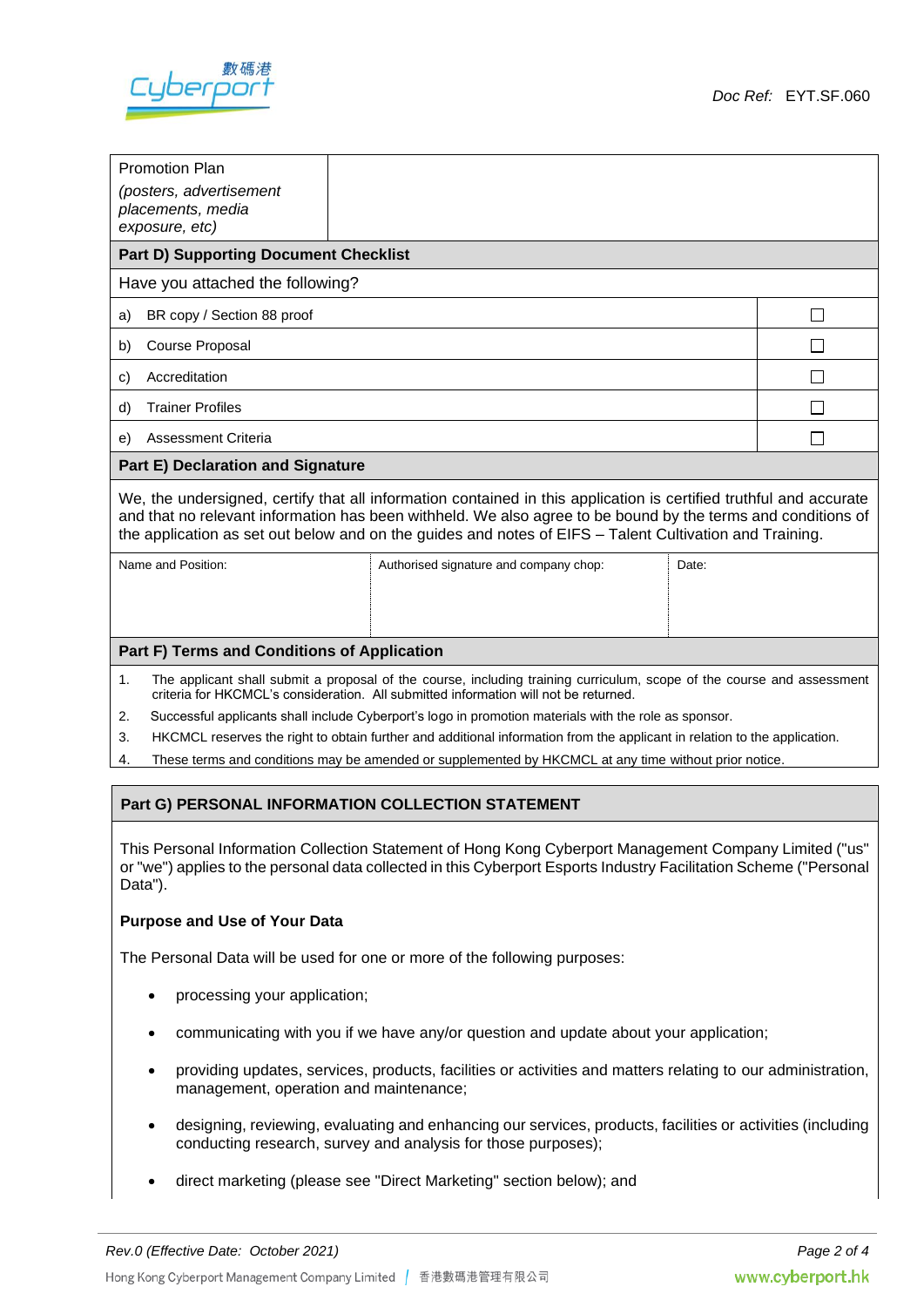

• handling complaints, legal, safety and security purposes.

It is mandatory to provide the requested personal data, or we will not be able to process your application.

### **Transfer of Your Data**

Your Data will not generally be disclosed or transferred to any other party in a form that would identify you, except in the following circumstances:

- If we use third party suppliers or service providers who provide services to support our business operation or facilitate provision of our services, products, facilities or activities, we may provide Your Data to these suppliers or service providers.
- We may disclose Your Data to any governmental or law enforcement agency, judicial body or regulatory authority to whom we are required to make disclosure according to any law, regulation, court order, direction, code or guideline.
- In addition, Your Data may be accessed by, disclosed or transferred to any person under a duty of confidentiality to us (including our accountants, auditors, legal advisers or other professional advisers) for the purposes described in the "Purpose and Use of Your Data" section above.

As the parties mentioned above may be located outside Hong Kong, Your Data may be transferred out of Hong Kong.

### **Direct Marketing**

In connection with direct marketing, we intend to use your name and email address to market and promote the services, products, facilities, activities, contests, conferences, lucky draws, events and promotional campaigns from time to time available relating to us or "Cyberport", or shops or merchants or hotel in the "Cyberport" or offered or hosted at "Cyberport" (including consumer goods, food and beverages, books and stationery, children goods and services, fashion and accessories, optical products, watches, jewellery, luxurious goods, personal care, health and beauty products and services, furniture and lifestyle goods, home furnishing and appliances, florists, sports gear and products, electronic products and appliances, banking and financial services, cinemas and theatres, cultural, entertainment facilities and activities, charity activities, leisure activities and performances, gift redemptions and car parking facilities) "Cyberport" means the community or development located at Telegraph Bay, Pokfulam including its offices, centres and arcade.

We cannot use Your Data for direct marketing unless we have received your consent or indication of no objection. You may contact us via the contact information provided in our direct marketing materials to opt out from direct marketing at any time.

## **Our Privacy Policy and Practices**

Please see our Privacy Policy Statement at http://www.cyberport.hk/en/privacy\_policy for our general policy and practices in respect of our collection and use of personal data.

## **Access to and Correction of Your Data**

You have the right to request access to, and correction of, Your Data held by us. We may charge a reasonable fee for administering and processing your data access request. If you need to check whether we hold Your Data or if you wish to have access to, correct any of Your Data which is inaccurate, please write via mail to Level 6, Cyberport 2, 100 Cyberport Road, Hong Kong.

This Statement is written in the English language and may be translated into other languages. In the event of any inconsistency between the English version and the translated version of this Statement, the English version shall prevail.